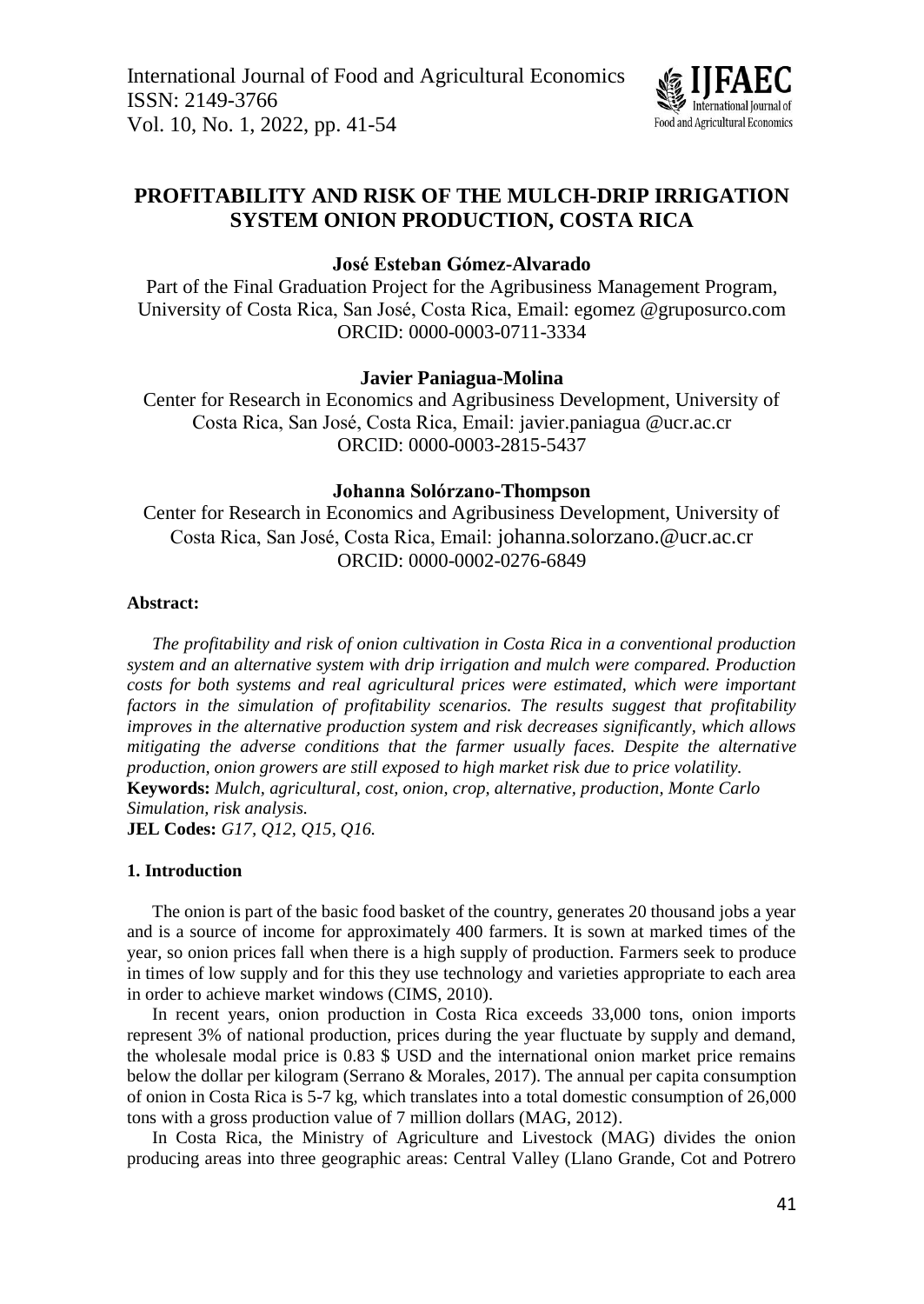Cerrado de Cartago), Middle Zone (Santa Ana, Escazú, La Guacima and Belén) and Chorotega Region (Cañas, Bagaces, Fortuna and Carillo); being the Central Valley where the largest proportion of the productive area is concentrated. Through the "Tierra Blanca Agricultural Extension Agency", MAG promotes the development of precision agriculture and added value (MAG, 2007).

Cartago is one of the provinces with the greatest potential for agricultural production in Costa Rica. In 2017, 55% of the cultivated area of Costa Rica belonged to this province and onion was one of the fastest growing products. The largest onion areas are in the north of Cartago, but intensive cultivation has generated phytosanitary problems such as resistance to pathogens and pests, and failing that, reduced profits (MAG, 2007).

Cartago produced 74% of the national volume of onion in approximately 1 000 hectares (CNP, 2015). The main towns with onion production are Llano Grande, Tierra Blanca and Pacayas, with an annual rainfall of 1 400 to 2 600 mm, winter occurs between January and May and between October-December there is the highest rainfall, contrary to January -April; This behavior limits onion production due to the availability of water (MAG, 2012).

Onion production costs under a conventional system are around \$ 15,000 per hectare, significant expenses are generated in the application of herbicides and labor in manual weeding in conventional production systems, while the yield is around 30 tons per hectare (CIMS, 2010). Other estimates indicate that the average onion yield in Costa Rica is 25 tons per hectare, low in relation to other countries such as the United States, where the best onion yield is obtained with 56 tons (Serrano & Morales, 2017).

The farmers of Cartago have low yields in relation to the genetic potential of the varieties used and one of the reasons is because they do not have the necessary water availability throughout the year to maintain adequate yields, reducing the level of production and profitability of the crop (Chinchilla, 2018).

The mulch used in onion cultivation, known as "onion mulch", is a soil cover that consists of the use of black plastic inside, to improve weed control since it reduces germination and color. silver on the outside to reflect sunlight, enhancing the photosynthesis process. This improvement in productive efficiency allows generating higher yields (Ucles, 2011).

In onion cultivation, the use of mulch has been of interest to MAG (2007) since it allows increasing yield, reducing the use of agricultural inputs and achieving efficient water use (El Mundo CR, 2020).

Climate change has affected the availability of water for agricultural use and has forced the authorities of the Costa Rican agri-food sector to seek and adopt solutions such as mulch (Montonya, 2020). The efficient use of water resources is important to provide more food to a growing population, under a world scenario of less availability (Mata, et al., 2011).

Conventional production with reduced negative impacts is possible with the incorporation of techniques such as fertigation and mulch, which could lead to an increase in yields from 25 to 33 tons per hectare (Serrano & Morales, 2017). However, the cost of using onion mulch is not known, so it is important to demonstrate whether the investment provides better economic benefits than producing in a conventional system.

In the world, it has been shown that through the use of irrigation systems and mulch covers in the soil, economic yields can be increased by 100%, by reducing production costs, while the use of water is reduced by 50 % between fertigation and sprinkling. (Montoya, 2020).

In studies carried out that use drip tape systems, compared to a conventional onion system, better efficiency indicators were determined, producers in the north of Cartago have the best technical indicators of efficiency in onion supply costs, in hand of work, seed and fertilizers used in the productive cycle (CIMS, 2010).

Onion irrigation techniques have shown positive results in Costa Rica. One of the strengths of the use of drip irrigation in onion is the efficiency of the water resource, and among the opportunities is the use of the irrigation system for nutrition through the implementation of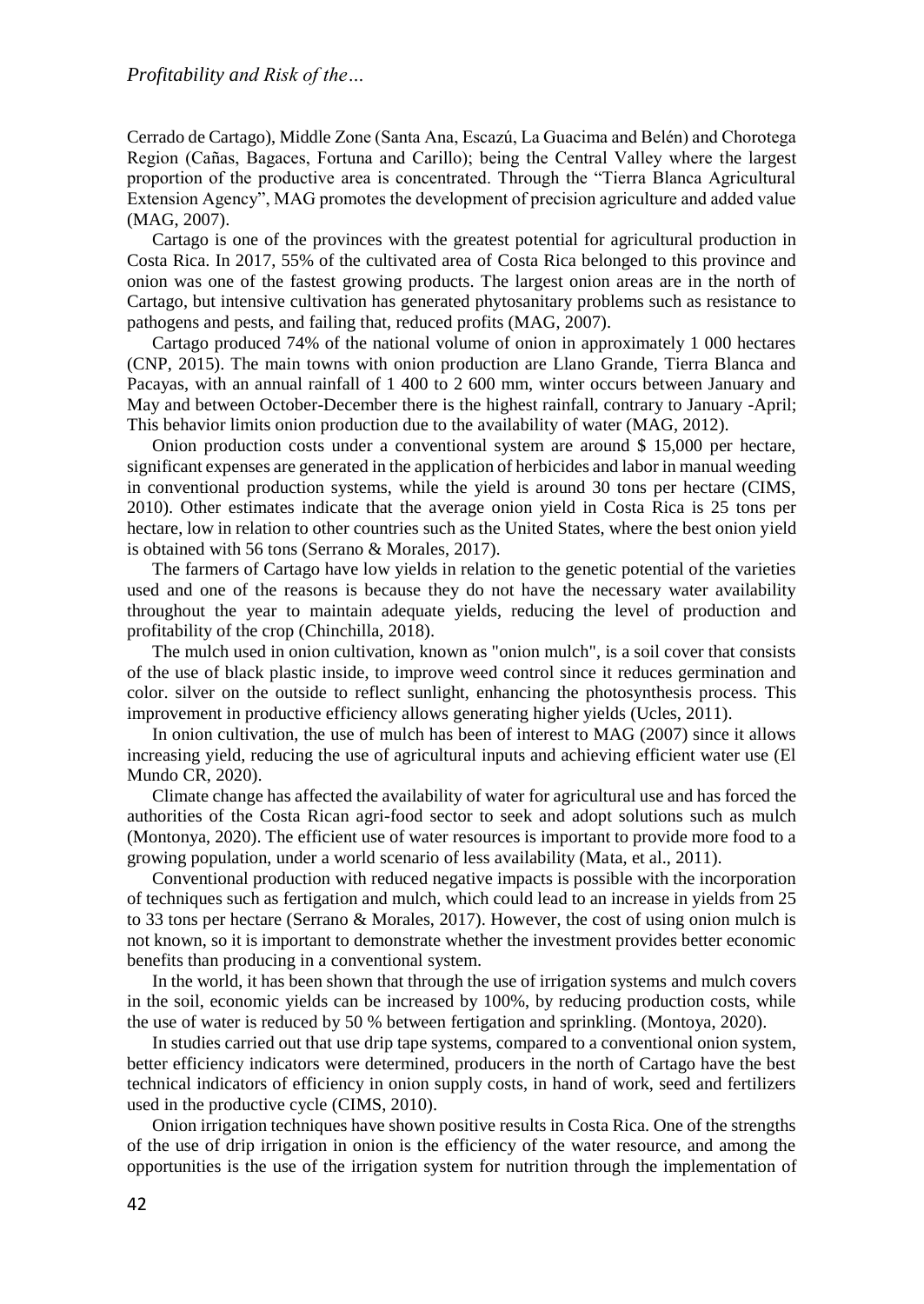fertigation; as part of the weaknesses is the high investment cost and the longer investment recovery time (CIMS, 2010).

Among the weaknesses of the use of this technique in onion cultivation, is the little knowledge of the technology and among the threats, the fear of change due to the economic risk that is assumed in the learning curve when incorporating productive technology (CIMS, 2010).

Under a conventional system, Cartago producers must schedule planting between April and May with harvest periods in August and September (4 months later). In view of this, the seedbed should be scheduled one month before transplantation to the field. This implies that the majority of producers who do not have irrigation are exposed to the risk that their crops will be put on the market at the time of greatest supply and lowest prices. With the mulch system it is possible to program production continuously, since there is plastic coverage and drip irrigation, so production would be available at all times and the producer would have the opportunity to compensate moments of low prices with moments of high prices.

The question arises: What is the profitability of establishing a mulch system in a conventional onion crop in the north of Cartago under multiple probability scenarios?

The results can be considered as preliminary findings that serve as the basis for future research

### **2. Reference Framework**

## **2.1 Onion Crop in Cartago**

The largest areas in the northern area of Cartago are sown in April to harvest in August, taking advantage of the time of greatest availability of rainwater. The second sowing season is between August and September to harvest in December or January (MAG, 2007). The third sowing season depends on the availability of water for irrigation, and takes place between January and March, to harvest in May or June; at this time 50% of the cycle depends on irrigation (MAG, 2007).

The moisture available in the root system of the plant is usually provided by rain. Due to the different rainfall conditions that exist in a conventional system, plants can suffer water stress due to not having the necessary resources for their correct development. By using a drip irrigation system, the producer can distribute the necessary irrigation applications in a crop to obtain high yields (Mata, et al., 2011). Hence the importance of conducting profitability analysis in agricultural systems to guide investment decision-making (FAO, 2016).

Weed control determines the yield of the onion crop, since the plants are not competitive due to the planting density used; weeds compete for water, light, nutrients and are sources of pathogens and insects (Lardizábal, 2007). The herbicides used in onion (commonly with oxyfluorfen as an active ingredient) are not selective for cultivation, which implies counterproductive effects such as plant stress (Lardizábal, 2007).

## **2.2 Plastic Mulch System**

Around 70% of the water consumed in the world is used in production systems; Due to the increase in world population and the negative effects of climate change, availability will be less and less, so cultivation technologies must be adapted to improve water use (World Bank, 2021).

There are different types of ground covers, including plastic mulch, which consists of black plastic on the inside and silver on the outside to reflect sunlight. It is used to improve weed control (black color reduces weed germination) and decrease the erosion process, which leads to higher crop yields (Ucls, 2011).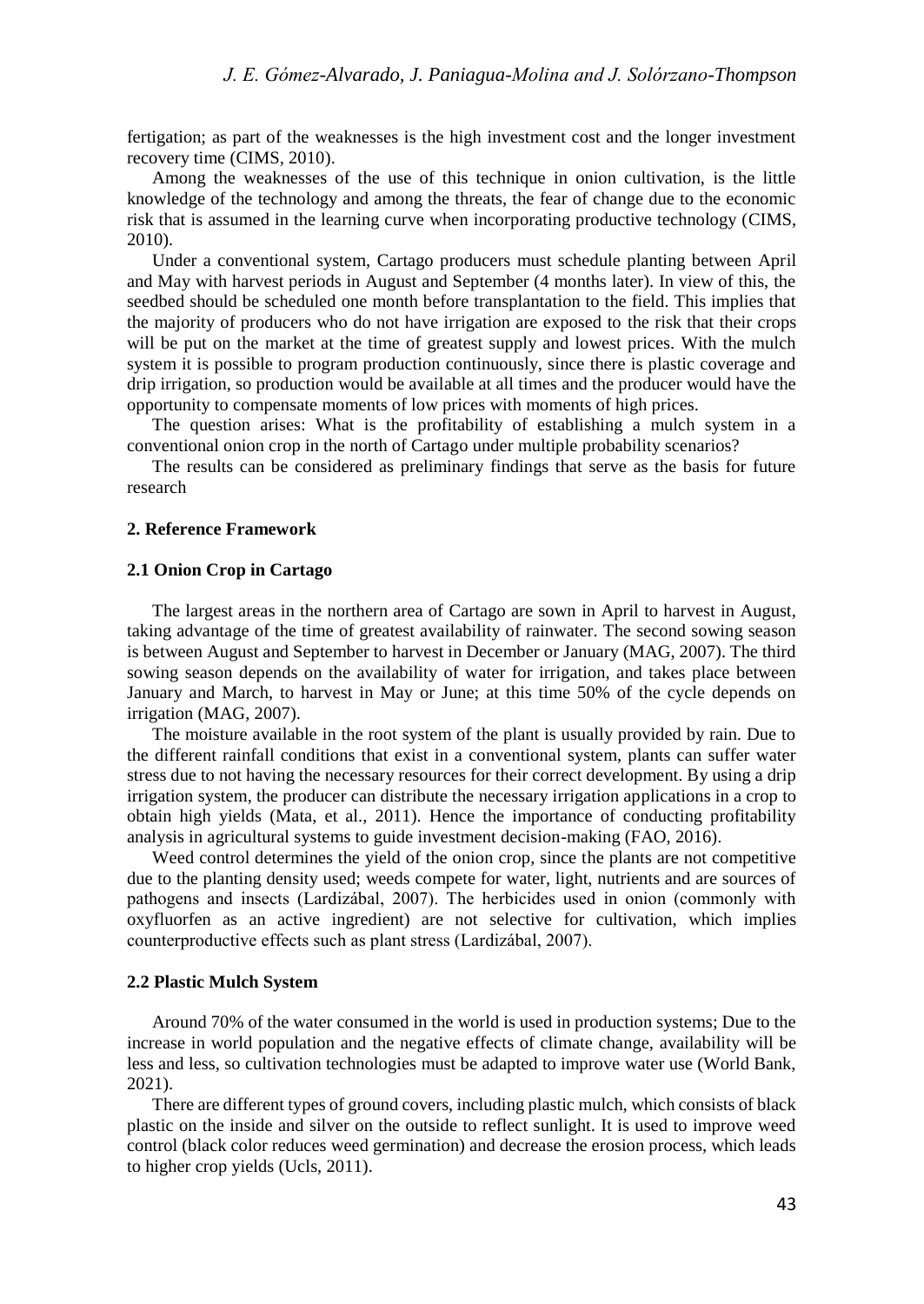When mulch is used, the use of water resources is improved, since evaporation and the loss of nutrients from the soil are reduced by maintaining humidity and temperature inside the plastic, the growing cycle is shorter and the maintenance costs (Uclés, 2011). Covers are used, the damage caused by pathogens within the crop is reduced because splashing of the soil is minimized when it rains and pathogens are reduced with favorable conditions of high humidity and lower temperatures, so fewer phytosanitary products are used for the control in the growing cycle (Namesny, 2020).

Reflection of sunlight is enhanced with silver mulches. This process strengthens the photosynthesis process of plants and consequently yields, in addition to reducing nitrogen loss due to reduced evaporation (Namesny, 2020). In mulched systems, the use of drip tapes for fertigation is recommended, improving the applications of agrochemicals, nutrients and water directed to the soil and the root system (Jiménez & Rodríguez, 2021).

The investment of mulching and irrigation system could be recovered in the first harvest, and the use of these systems is for three consecutive cycles of onion production, something that is not done in conventional production (Fonseca, J, personal communication, 2020).

The benefits of an investment are sales minus expenses. Among the expenses are fixed costs, which are maintained over time, and variable costs, which depend on the level of production or demand for the good or service (Mayorga, 2019).

#### **3. Methodology**

A case study research was conducted through qualitative / quantitative processes. Semistructured interviews on production costs were applied to three onion producers in the northern zone of Cartago, with good agricultural management and high yields in conventional production systems. These farmers diversify their production throughout the year by rotating potato, onion and carrot crops.

A farmer who has implemented the mulch system in onion cultivation for six consecutive years was also interviewed. This farmer has received constant technical assistance, improving his learning curve.

The production costs in the conventional production systems were averaged to structure a model of cumulative monthly cost comparable to the mulch production system, generating cost standards for the management control of the production systems.

In both cases, an area of 7000 square meters (0.7 hectares), known in Costa Rica as "apple" (mz), was determined as the costing unit. The cost model considered expenditures on labor, agricultural inputs, seeds or seedlings, and other indirect costs (fuel, maintenance, and equipment depreciation).

### **3.1 The Proposed Model for Static Conditions**

In Costa Rica there is a single wholesale market (CENADA), which is responsible for publishing the prices of agricultural products that serve as a reference to establish prices throughout the marketing chain. The basic model proposed in this research is based on the fact that the farmer is a price taker and assumes the farm gate price (common condition), which is a fraction of the closing price in the wholesale market and is represented by the following equation:

$$
FP = (1 - k)WP
$$
 (1)

where *FP* is farm gate price; *WP* is wholesale price; *k* is chain margin between the wholesaler and the farmer ranging from  $0$  to  $< 1$ .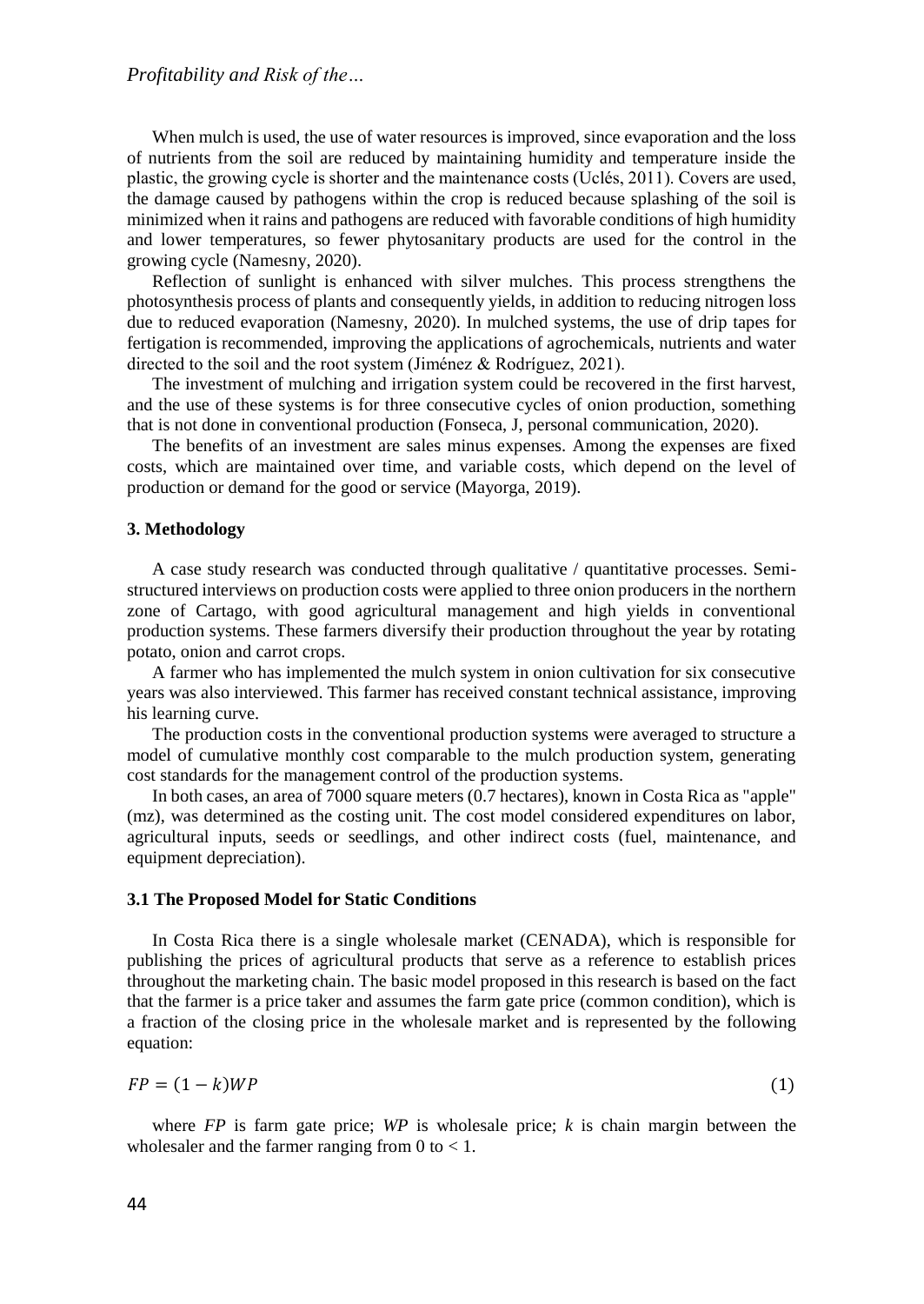The *k* parameter is not observed in the local market because there are no official statistics. In this research  $k=0.30<sup>1</sup>$  was used because farmers accept it as a reasonable level, but it is important in future research to estimate its value by surveying a representative sample of farmers.

The following is a basic equation to calculate the economic utilities of the agricultural production systems in an area of  $7000 \text{ m}^2$ :

$$
\pi = (FP)Q_i - (c_{Si}S_i + c_{Li}L_i + c_{li}I_i)
$$
\n
$$
(2)
$$

where  $Q_i$  is yield of the onion crop in the *i*-esim production system;  $c_{si}$  is unit seed cost;  $S_i$ is seed requirement;  $c_L$  is unit labor cost;  $L_i$  is labor requirement;  $c_L$  is unit input cost;  $I_i$  is input requirement (the proportion of mulching investment is included here); *i* is 1 for conventional system and 2 for mulching system.

### **3.2 Incorporating Risk into the Model**

 $\overline{a}$ 

Onion growers' expectations indicate that low prices are more prevalent in the market than high prices. To simulate the behavior of the real price of onion in the Costa Rican market, three probability distributions with particular asymmetry and kurtosis were used: Normal, Inverse Gaussian and Lognormal. The results of the Inverse Gaussian and Lognormal distributions were contrasted with the results of the Normal distribution as a reference in the empirical analysis.

The inverse Gaussian distribution represents the first step for Brownian motion, has several properties analogous to a Gaussian distribution, and includes two parameters: the mean and lambda λ (Folks & Chhikara, 1978; Tweedie, 1956).

The lognormal distribution is obtained when the logarithms of a continuous variable are described by a normal distribution, that is, the logarithm of this random variable is normally distributed. A variable can be modeled as Lognormal if it can be viewed as a multiplicative product of many small independent factors (Holgate, 1989).

The normal distribution is one of the most used in empirical study, since it has the ability to represent the behavior of many natural and economic phenomena. Simple visual exploration of the data can suggest the shape of its distribution; however, this distribution implies that the data cluster symmetrically around a mean where the skewness is zero and the kurtosis is 3 (Bryc, 1995).

Risk variables other than the actual onion price are modeled using the triangular distribution, which is very useful in cases where the best estimates are based on expert judgment (Evans, Hastings, Peacock & Forbes, 2011).

<sup>&</sup>lt;sup>1</sup> This implies that the chain's margin from the producer to the wholesale price is 30%, so the farmer receives 70% of the wholesale price.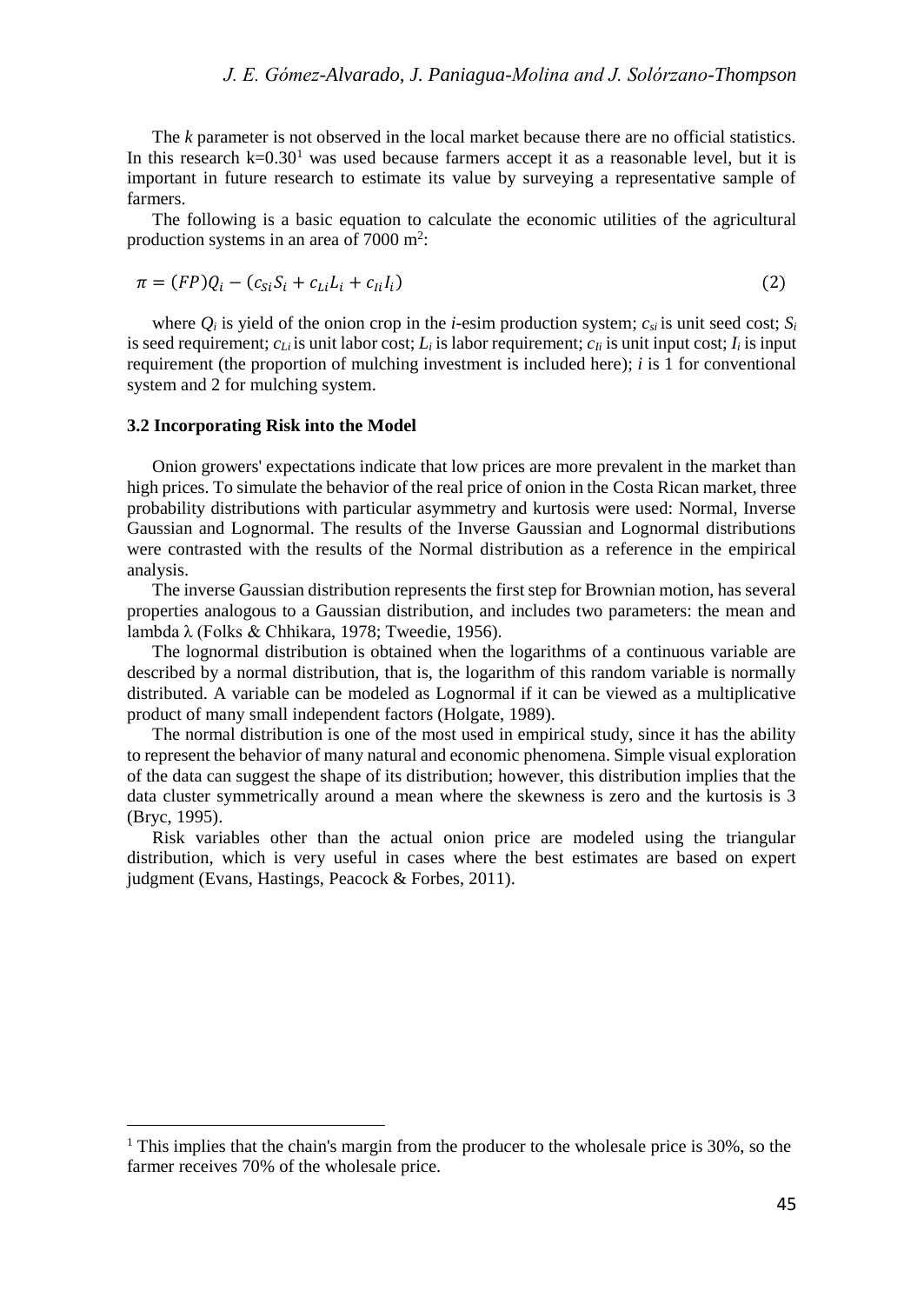# *Profitability and Risk of the…*

# **Table 1. Mathematical Definitions of the Probability Distributions Fitted**

| <b>Item</b> | <b>Inverse Gaussian distribution</b>                                                                | <b>Lognormal distribution</b>             |      | <b>Normal distribution</b> |      | <b>Triangular distribution</b>                                                                                                                                                                                                                                                                                                                                                                                                                                                      |      |
|-------------|-----------------------------------------------------------------------------------------------------|-------------------------------------------|------|----------------------------|------|-------------------------------------------------------------------------------------------------------------------------------------------------------------------------------------------------------------------------------------------------------------------------------------------------------------------------------------------------------------------------------------------------------------------------------------------------------------------------------------|------|
| PDF         |                                                                                                     |                                           |      |                            |      | $\sqrt{\frac{\lambda}{2\pi x^3}}e^{\left[-\frac{\lambda(x-\mu)^2}{2\mu^2 x}\right]} \qquad (3) \qquad \frac{1}{x\sigma\sqrt{2\pi}}e^{\left(-\frac{\ln x-\mu}{2\sigma^2}\right)} \qquad (10) \qquad \frac{1}{\sigma\sqrt{2\pi}}e^{-\frac{1}{2}\left(-\frac{x-\mu}{\sigma}\right)^2} \qquad (18) \qquad \begin{cases} 0 \quad \text{for} \quad x < a,b < x \\ \frac{2(x-a)}{(b-a)(c-a)} \quad \text{for} \quad a \leq x < c \\ \frac{2}{b-a} \quad \text{for} \quad x = c \\ \frac{2$ |      |
|             |                                                                                                     |                                           |      |                            |      | $\text{CDF} \begin{bmatrix} \Phi\left[\sqrt{\frac{\lambda}{x}(\frac{x}{\mu}+1)}\right] & & & \\ \Phi\left[\sqrt{\frac{\lambda}{x}(\frac{x}{\mu}+1)}\right] & & \\ +e^{\frac{2\lambda}{\mu}}\Phi\left[-\sqrt{\frac{\lambda}{x}(\frac{x}{\mu}+1)}\right] & & \end{bmatrix} \begin{bmatrix} \frac{x}{\mu} & 1 & \\ \frac{1}{\mu} & \frac{1}{\mu}e^{-\frac{2\lambda}{x\mu}} & & \\ \frac{1}{\mu} & \frac{1}{\mu}e^{-\frac{2\lambda}{x\mu}} & & \\ \frac{1}{\mu} & \frac{1}{\mu}e$       |      |
| Mean        | (5)<br>$\mu$                                                                                        | $e^{\left(\mu+\frac{\sigma^2}{2}\right)}$ | (12) | $\mu$                      | (20) | $\frac{a+b+c}{a+c}$                                                                                                                                                                                                                                                                                                                                                                                                                                                                 | (26) |
| Mode        | $\mu \left  \left( 1 + \frac{9\mu^2}{4\lambda^2} \right)^{1/2} - \frac{3\mu}{2\lambda} \right $ (6) | $e^{(\mu-\sigma^2)}$                      | (13) | $\mu$                      | (21) | $\mathcal{C}$                                                                                                                                                                                                                                                                                                                                                                                                                                                                       |      |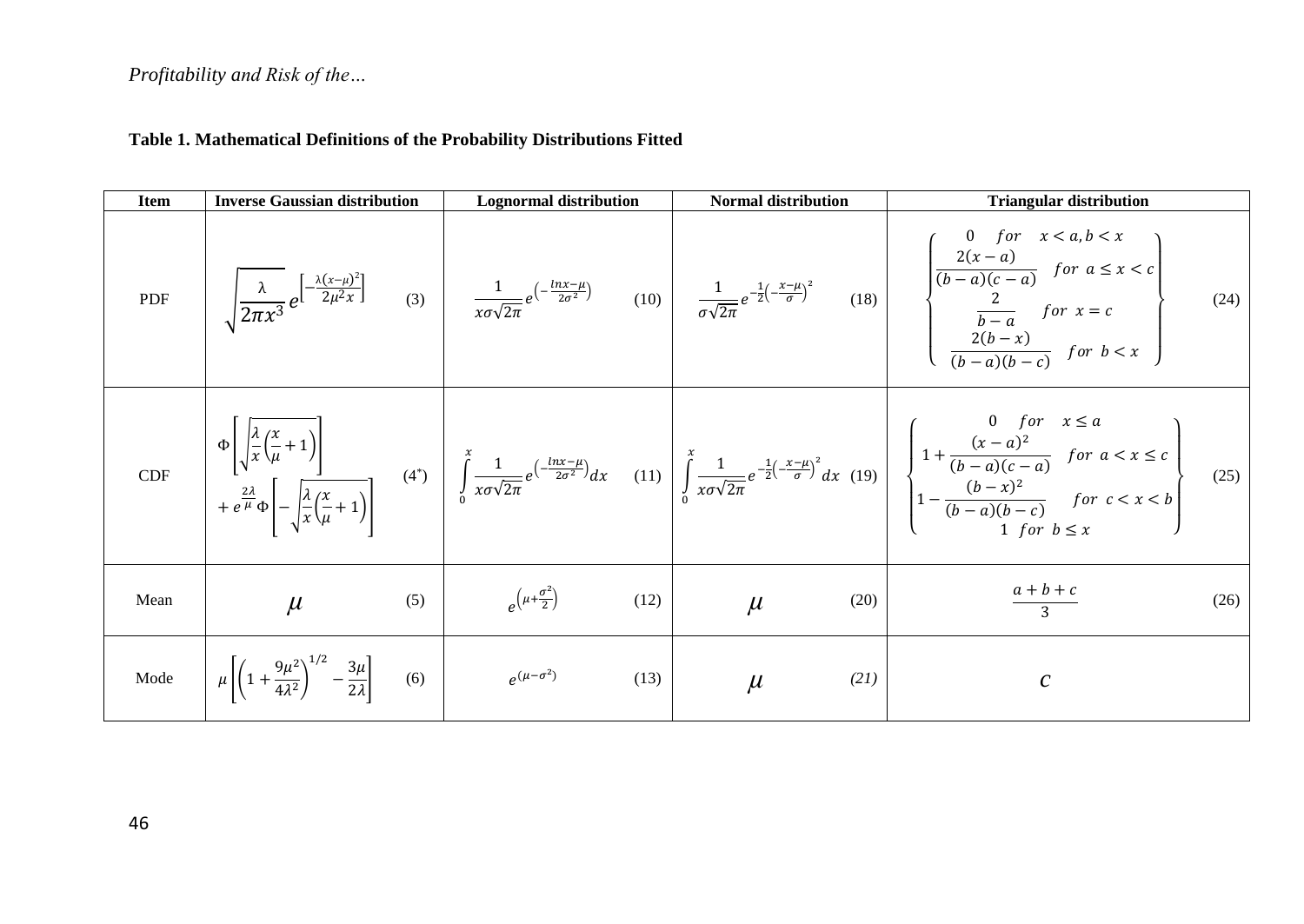| Median                | No closed form analytic<br>equation is known, but is<br>evaluated as quantile<br>(0.5) |     | $e^{\mu}$                                                      | (14) | $\mu$    |      | (22) $\begin{cases} a + \sqrt{\frac{(b-a)(c-a)}{2}} & \text{for } c \ge \frac{a+b}{2} \\ b - \sqrt{\frac{(b-a)(c-a)}{2}} & \text{for } c \le \frac{a+b}{2} \end{cases}$ (27) |      |
|-----------------------|----------------------------------------------------------------------------------------|-----|----------------------------------------------------------------|------|----------|------|------------------------------------------------------------------------------------------------------------------------------------------------------------------------------|------|
| Standard<br>deviation |                                                                                        | (7) | $\sqrt{(e^{\sigma^2}-1)e^{(2\mu+\sigma^2)}}$ (15)              |      | $\sigma$ | (23) | $\frac{a^2 + b^2 + c^2 - ab - ac - bc}{18}$                                                                                                                                  | (28) |
| <b>Skewness</b>       | $3\left(\frac{\mu}{4}\right)^{1/2}$                                                    | (8) | $(e^{\sigma^2}+2)\sqrt{e^{\sigma^2}-1}$                        | (16) | $\theta$ |      | $\frac{\sqrt{2}(a+b-2c)(2a-b-c)(a-2b+c)}{5(a^2+b^2+c^2-ab-ac-bc)^{3/2}}$                                                                                                     | (29) |
| Kurtosis              | $3 + \frac{15\mu}{1}$                                                                  | (9) | $3 + e^{4\sigma^2} + 2e^{3\sigma^2}$<br>+ $3e^{2\sigma^2} - 6$ | (17) | 3        |      | $3 - \frac{5}{5}$                                                                                                                                                            |      |

**Source:** Adapted from Folks & Chhikara (1978); Holgate (1989); Bryc (1995).

 $*$   $\Phi$ =cumulative frequency normaldistribution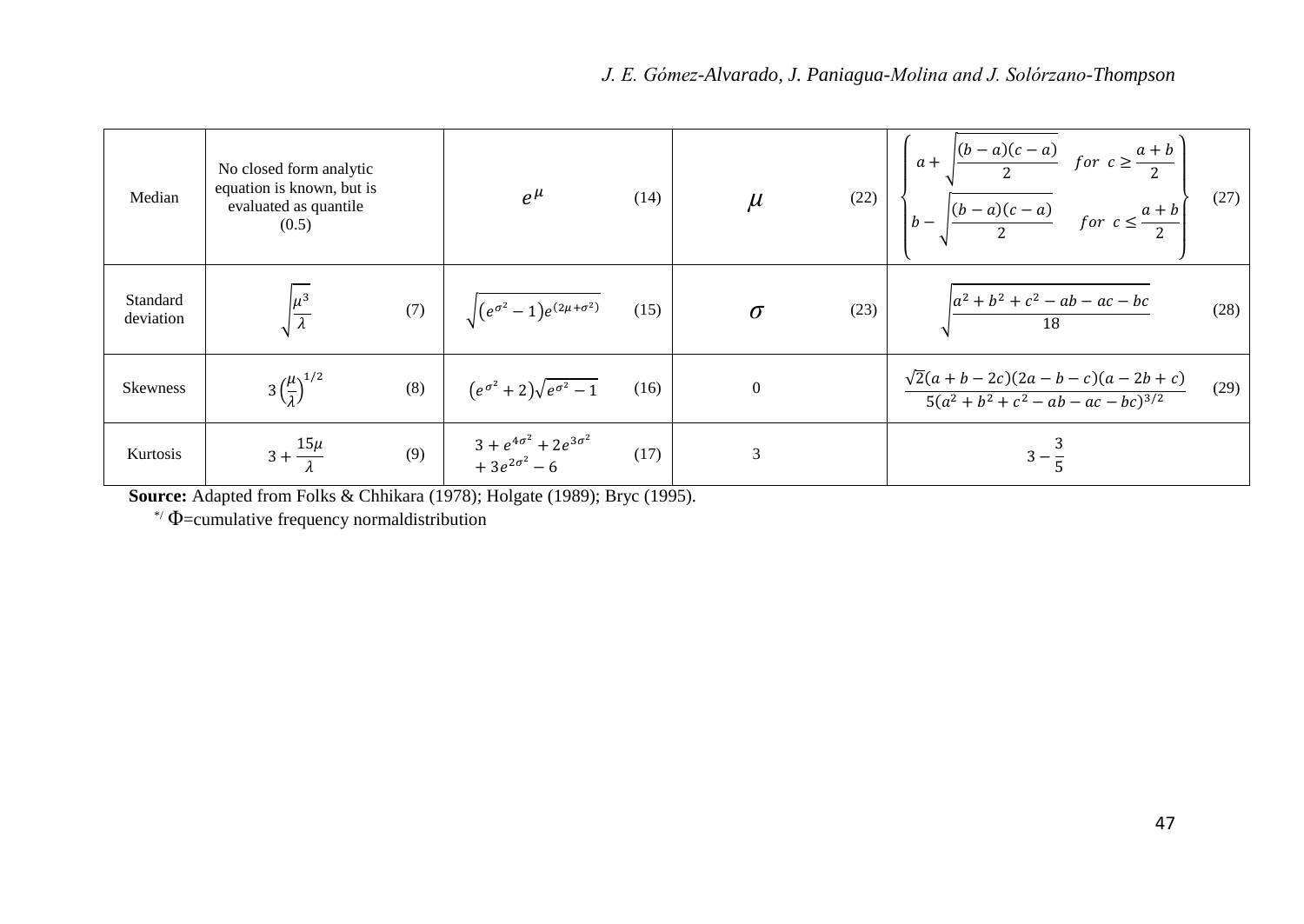# **4. Results and Discussion**

## **4.1 Modeling the Main Risk Variables**

The historical trend of the onion price paid to the producer (calculated with equation 1) indicates that in recent years the price fluctuated more strongly at the beginning of each decade (Figure 1). However, the observations present in each decade, although they exert greater variability, allow the establishment and visualization of a broader analysis scenario for the visualization of the price in the long term.



**Source:** Prepared based on statistics from PIMA-CENADA. **Note:**\*/ USD exchange rate is 600 units of local currency (colones).

## **Figure 1. Historical Trend of the Real Monthly Price\* of Onion at the Farm Gate (2012-2021)**

The prices paid to the producer do not follow the typical behavior of a normal distribution. On the contrary, these prices behave as an asymmetric distribution with a high concentration of values (Table 2). According to the Akaike information criterion (AIC), the normal distribution presents the least desirable value (lower values are expected), compared to the inverse Gaussian and lognormal distributions. Indeed, the historical trend indicates that there is a high concentration of cases around the mean, causing an excess of kurtosis with respect to the value 3, which corresponds to a normal distribution.

| <b>Parameter</b> | Input <sup>*</sup> | <b>Inverse Gaussian</b><br><b>Distribution</b> | Lognormal<br><b>Distribution</b> | <b>Normal</b><br><b>Distribution</b> |  |  |  |  |  |
|------------------|--------------------|------------------------------------------------|----------------------------------|--------------------------------------|--|--|--|--|--|
| Minimum          | 211.65             | 116.22                                         | 132.12                           | $-\infty$                            |  |  |  |  |  |
| Maximum          | 1176.25            | $+\infty$                                      | $+\infty$                        | $+\infty$                            |  |  |  |  |  |
| Mean             | 498.45             | 382.22                                         | 367.17                           | 498.45                               |  |  |  |  |  |
| Mode             | $\approx$ 514.28   | 365.27                                         | 369.63                           | 498.45                               |  |  |  |  |  |
| Median           | 460.79             | 450.20                                         | 449.66                           | 498.45                               |  |  |  |  |  |
| <b>Std Dev</b>   | 203.19             | 207.38                                         | 213.13                           | 203.19                               |  |  |  |  |  |
| <b>Skewness</b>  | 1.21               | 1.63                                           | 1.92                             | $\Omega$                             |  |  |  |  |  |
| Kurtosis         | 4.22               | 7.42                                           | 10.34                            | 3                                    |  |  |  |  |  |
| AIC.             |                    | 1488.57                                        | 1489.07                          | 1524.78                              |  |  |  |  |  |
| Lambda           |                    | 1298.40                                        |                                  |                                      |  |  |  |  |  |

**Table 2. Results of Probability Distributions Parameters Fitted for Farmgate Real Price**

**Note:**\*/ Time series data.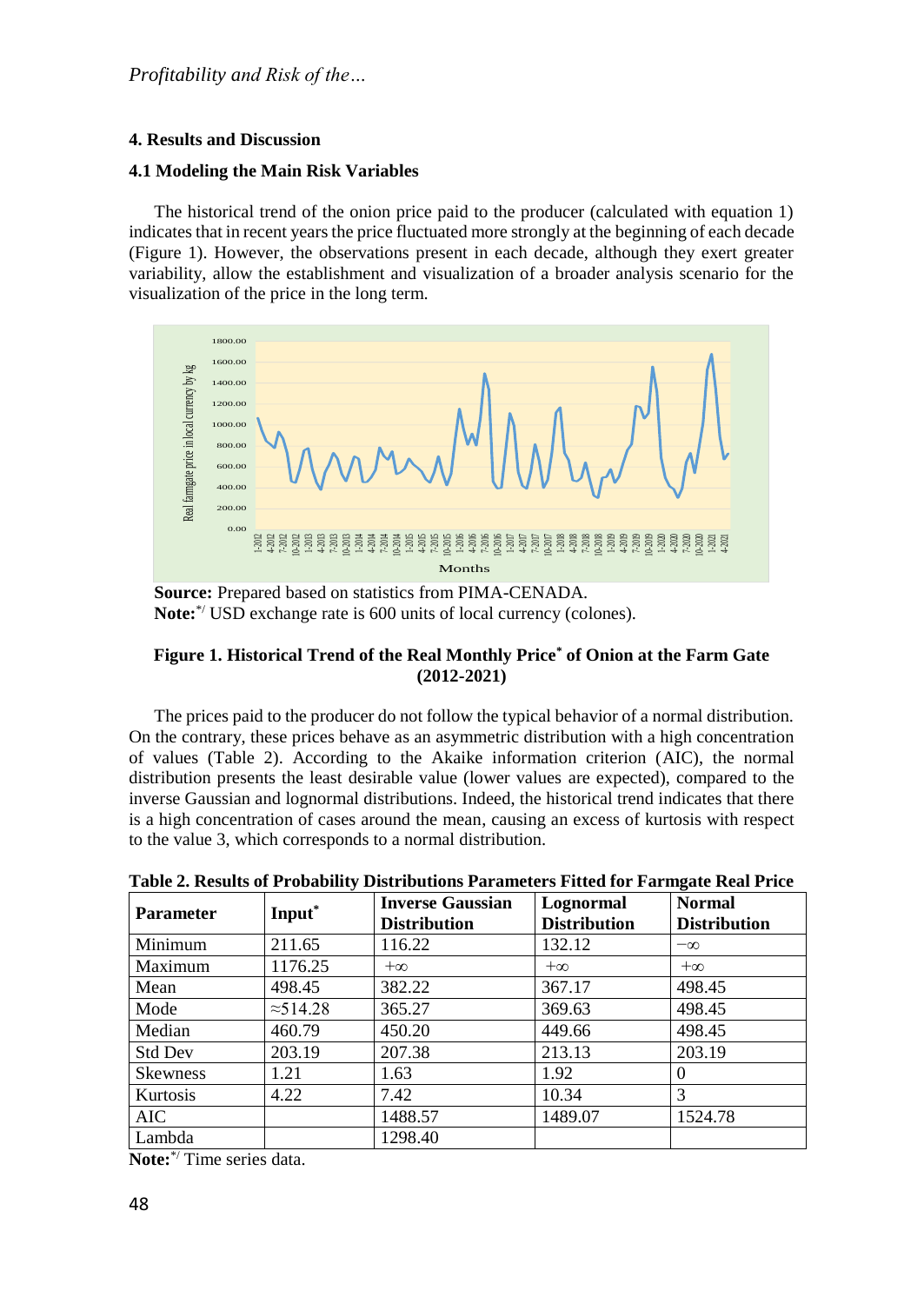The cases of low prices have a high concentration, which translates into high probabilities of occurrence around  $\frac{1}{2}$  0.5 USD / kg. While the upper extreme value is around  $\frac{1}{2}$  1.67 USD but it has a low probability of occurrence. The data is visualized in Figure 2 and supports the producers' expectations regarding the price of onion.



**Figure 2. Alternative Probability Distributions Fitted for Farm Gate Onion Price (2012-2021)**

### **4.2 Measuring the Profit and Risk Level**

Regarding the selling price of onions, the producers interviewed expect to receive on average 0.83 US\$0.83/kg.

However, when the simulation is run under risky conditions, the mean estimated with the Inverse Gaussian distribution (best fit) is 0.64 \$ USD / kg, almost 23% less than the price expected by the producer.

The values of the other risk variables were defined by means of the Triangular distribution adjusted to the values according to the expert judgment of the farmers. The values of the parameters selected for the simulations are shown below (Table 3). The values for the static scenario according to the information reported by the producers are highlighted in gray.

The simulation of the static scenario without incorporating the risk of variability in the parameters showed an increase of 14% in the profitability of the covered crop system with coverage compared to the conventional system. Table 4 summarizes the results of the simulation in the static scenario applying the values of the parameters according to the expert judgment of the farmers.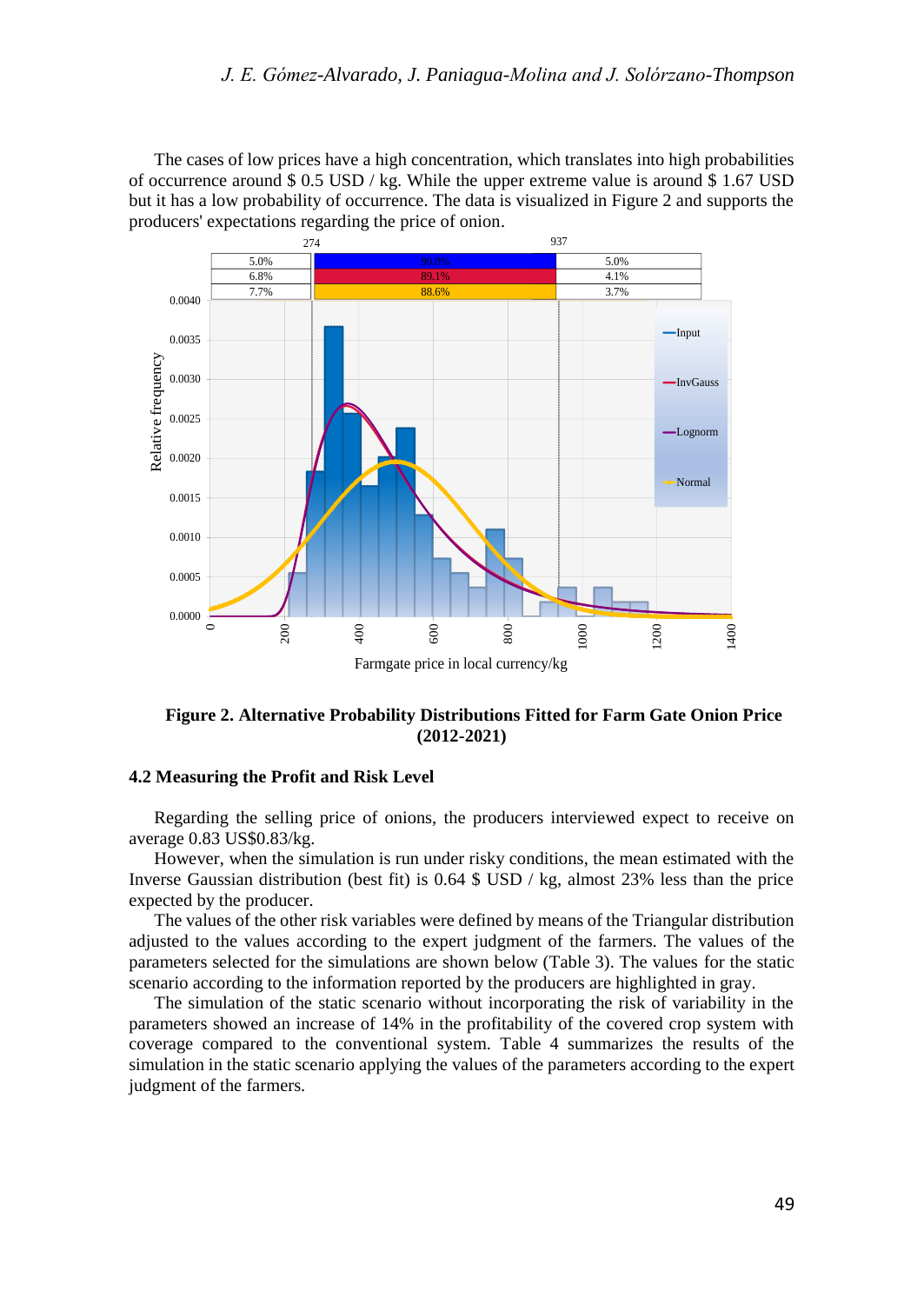| <b>Item</b>                                            | <b>Mean</b>    | <b>Expected</b><br><b>Mean</b> | <b>Minimum</b> | <b>Maximun</b> | <b>Standard</b><br>deviation | <b>Probability</b><br>distribution |
|--------------------------------------------------------|----------------|--------------------------------|----------------|----------------|------------------------------|------------------------------------|
| Farmgate price<br>$(\frac{5}{kg})$                     | 0.83           | 0.64                           |                |                | 0.35                         | Inverse<br>Gaussian                |
| Seed unit cost<br>$(\frac{\sqrt{2}}{2})$               | 266.67         | 266.67                         | 258.33         | 283.33         | 5.20                         | Triangular                         |
| Conventional labors<br>& inputs cost $(\frac{5}{m^2})$ | 2.11           | 2.11                           | 1.55           | 2.35           | 0.17                         | Triangular                         |
| Mulch - Labors &<br>inputs cost $(\frac{C}{m^2})$      | 2.39           | 2.39                           | 2.19           | 2.51           | 0.07                         | Triangular                         |
| Conventional -Seed<br>requirement<br>(pounds/mz)       | 3              | 3                              | 2              | 5              | 0.62                         | Triangular                         |
| Mulch-Seed<br>requirement<br>(pounds/mz)               | $\overline{2}$ | $\overline{2}$                 | $\overline{2}$ | $\overline{2}$ | 0.00                         | Triangular                         |
| Conventional<br>system - Yield<br>(kg/mz)              | 24000          | 24000                          | 15000          | 35000          | 4089.28                      | Triangular                         |
| Mulch system -<br>Yield (kg/mz)                        | 32375          | 32375                          | 29600          | 33300          | 786.10                       | Triangular                         |

**Table 3. Parameters Settings for Risk Variables Used in Simulation Analysis**

# **Table 4. Summary of Simulation with Static Conditions**

| <b>Item</b>                           |                     | Value in US Dollars (\$/mz) | Percentage over Income |              |  |
|---------------------------------------|---------------------|-----------------------------|------------------------|--------------|--|
|                                       | <b>Conventional</b> | <b>Mulch</b>                | <b>Conventional</b>    | <b>Mulch</b> |  |
| Income                                | 20000               | 26979                       | 100.00%                | 100.00%      |  |
| Tax on value added <sup>*</sup>       | 200                 | 270                         | 1.00%                  | 1.00%        |  |
| Net income                            | 19800               | 26709                       | 99.00%                 | 99.00%       |  |
| Seed cost                             | 800                 | 533                         | 4.00%                  | 1.98%        |  |
| Labors & inputs cost                  | 14787               | 16721                       | 73.94%                 | 61.98%       |  |
| Total production cost                 | 15587               | 17254                       | 77.94%                 | 63.95%       |  |
| <b>Profit</b><br>when the contract of | 4213                | 9455                        | 21.06%                 | 35.05%       |  |

Note:  $\sqrt[*]{\text{Tax rate of 1\%}}$ .

# **Table 5. Results of Simulation Under Risk Conditions in 10.000 Scenarios**

|                                                |              | Value in US dollars (\$/mz) |
|------------------------------------------------|--------------|-----------------------------|
| <b>Item</b>                                    | Convencional | <b>Mulch</b>                |
| Investment (production cost)                   | 15587        | 17254                       |
| Static profit                                  | 4213         | 9455                        |
| Expected profit under risk                     | 604          | 2943                        |
| Lowest expected profit                         | $-14168$     | $-14307$                    |
| Highest expectived profit                      | 68826        | \$94825                     |
| Standard deviation of profit under risk        | 8953         | \$10897                     |
| Coefficient of variance                        | 1482.74%     | 370.23%                     |
| Probability of loss                            | 57.16%       | 47.99%                      |
| Return over investment under static conditions | 27.03%       | 54.80%                      |
| Return over investment under risk              | 3.87%        | 17.06%                      |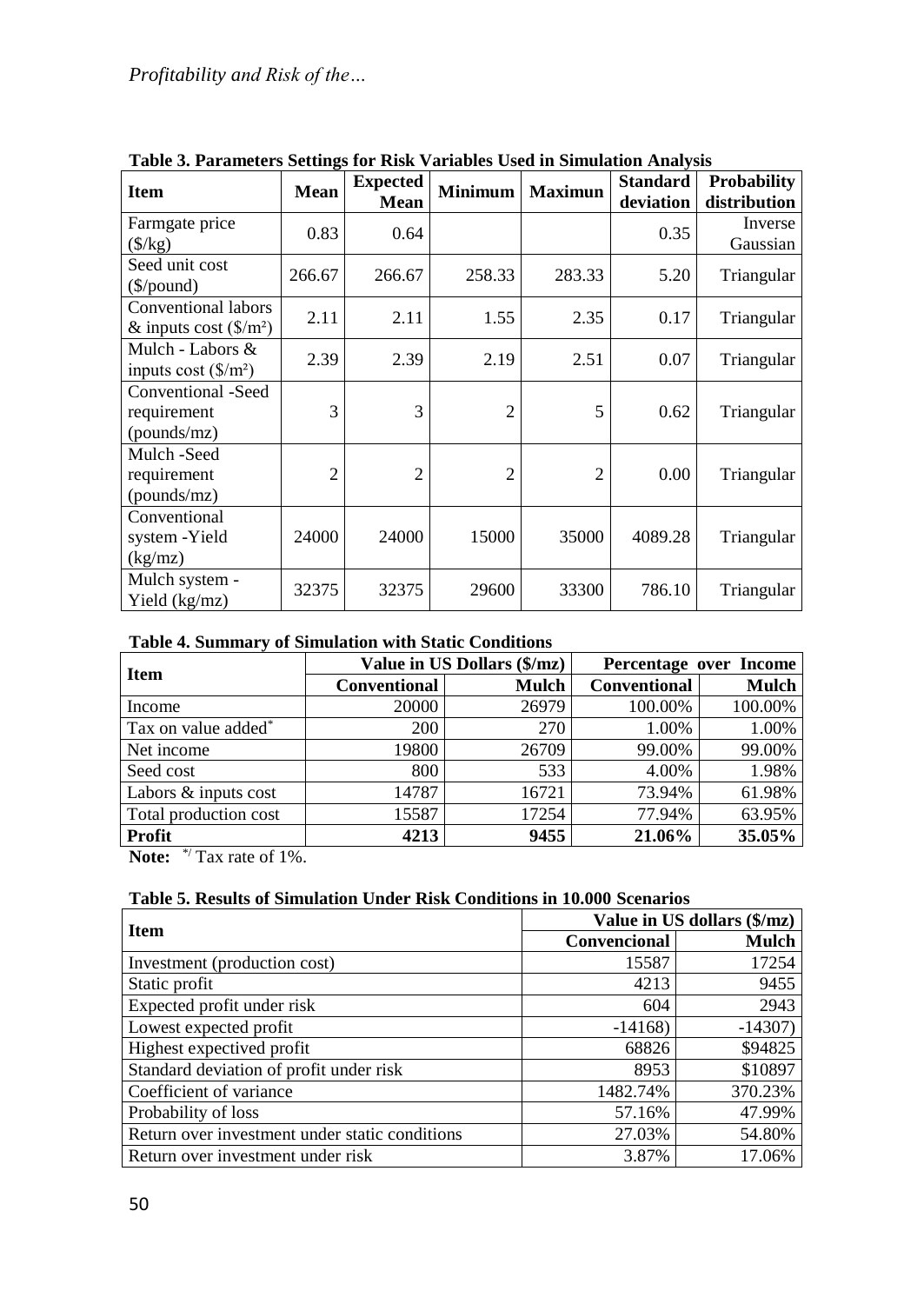Under risky conditions, onion production in the alternative system with mulch and fertigation was more profitable than in conventional systems. On the other hand, the level of risk measured by the probability of loss decreased from 57.16% in the conventional system to 47.99% in the system with mulch and fertigation. Despite the improvement in the profitability and risk parameters, the probability of loss is high in both simulations due to the extreme volatility of onion prices.

The high risk in the onion production activity in Costa Rica is reflected in Figures 4 and 5, where the net income can be very high and also very low, which is consistent with the response of farmers to market conditions.

In the conventional production system, 3 pounds of onion seed were used and a yield of 24 tons / mz was obtained, while in the system with mulch and fertigation, 32 tons were obtained in the same area with 33% less seed. This indicates that the yield per seed is better in the mulch system.



**Figure 4. Probability Distribution of Conventional Onion Production System Under Risk**



**Figure 5. Probability Distribution of Alternative Onion Production System (Mulch) Under Risk**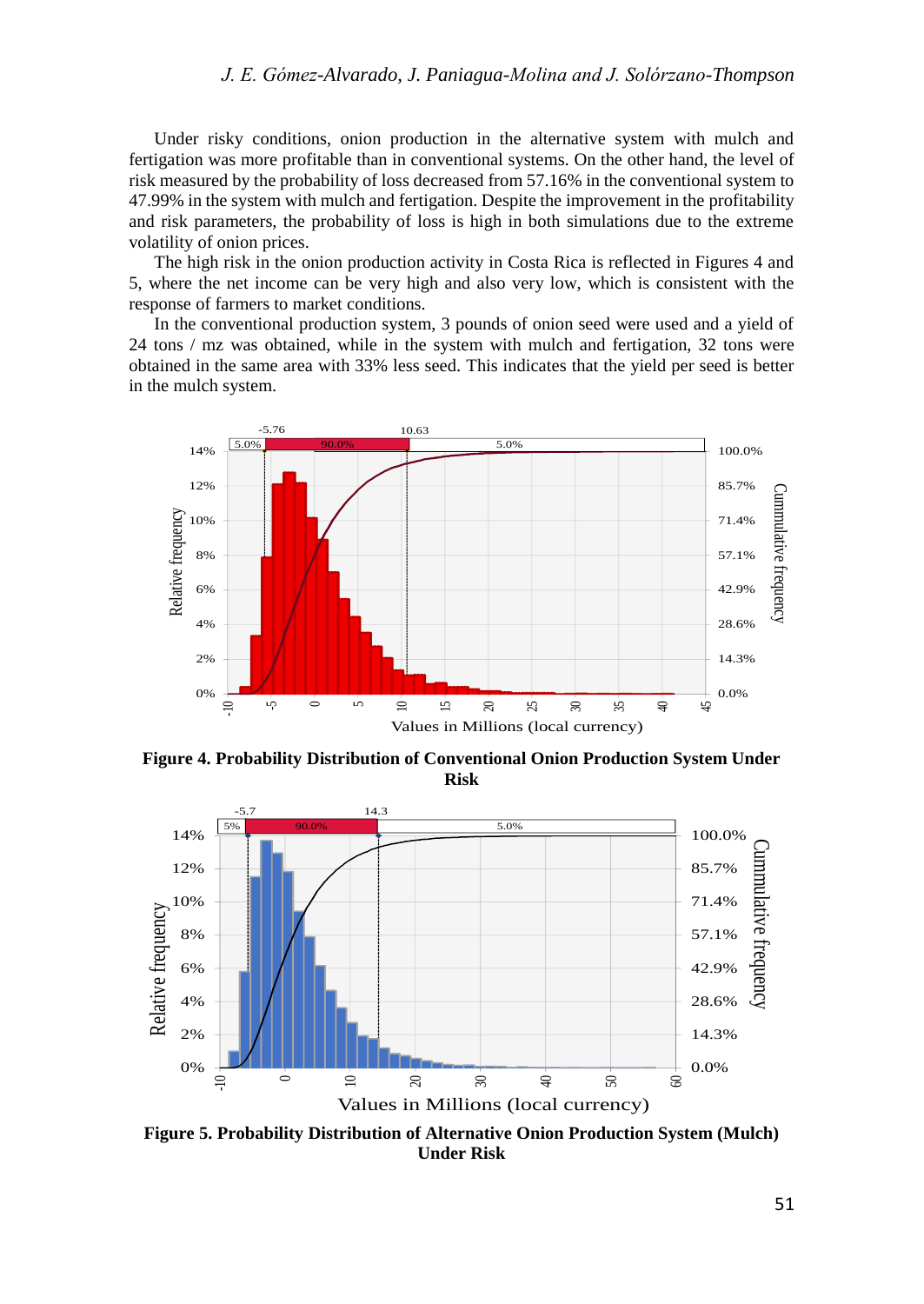The interaction between the type of mulch and the crop is of utmost importance to improve agricultural performance, whether plastic materials or some type of organic material are used, so the response in yield may differ depending on the type of material and soil conditions (Frutos, et al., 2016). Likewise, the suppression of weed growth favors improvements in yield, since the fertilizer applications will be located mainly in the crop (Rosemeyer, 1995).

The results of this research are consistent with those obtained by González (2011), who shows a higher percentage of first quality bulbs and consequently a higher profitability. The drowning of the plant due to excess water is reduced (Hernández, Noguera, Cruz, & Indrani, 2008), which in the case of onion cultivation in Cartago is of great help for the producer, since it is an area of high rainfall during the rainy season.

### **5. Conclusions**

This research shows that the use of mulch in onion cultivation is efficient for producers in the Northern Zone of Cartago, since it generates higher yields per area despite higher production costs.

The higher cost associated with production with plastic mulch was recovered in the same production cycle, giving the producer greater profitability than in the conventional system, as long as the farmer's practice is technically efficient.

Risk is affected by price volatility, and the results show that, regardless of the production system used, the probability of losses always exists, although to a lesser extent when mulch is used. Future research can analyze market risk hedges to manage risk for agricultural producers.

Despite the economic benefits obtained with the implementation of mulch, it is suggested to analyze mitigation measures against the possible negative effects caused by the use of plastic materials and inadequate treatment after its useful life in the crop. Alternatively, the use of biodegradable materials can be promoted.

### **Acknowledgements**

The authors thank the Office of the Vice President for Research at the University of Costa Rica for providing the funds to finance this research through project B6082 "Economic valuation of the environmental benefits generated by alternative agricultural production systems in Costa Rica", to the Center for Research in Agronomy. Economics and Agribusiness of the University of Costa Rica for providing the respective logistics, Grupo El Surco SA for facilitating access to information and participating producers for their willingness to collaborate. In addition to the student José Esteban Gómez Alvarado for participating in this project through his final project for graduation from the postgraduate degree in agribusiness management.

#### **References**

Bryc, W. (1995). The Normal Distribution: Characterizations with Applications. New York: Springer-Verlag ISBN 978-0-387-97990-8.

Chinchilla, N. (2018, 7 27). TEC y MAG buscan que agricultores de Cartago utilicen tecnología para aumentar su producción. Hoy en el TEC. Retrieved from https://www.tec.ac.cr/hoyeneltec/2018/07/27/tec-mag-buscan-agricultores-cartagoutilicen-tecnologia-aumentar-su-produccion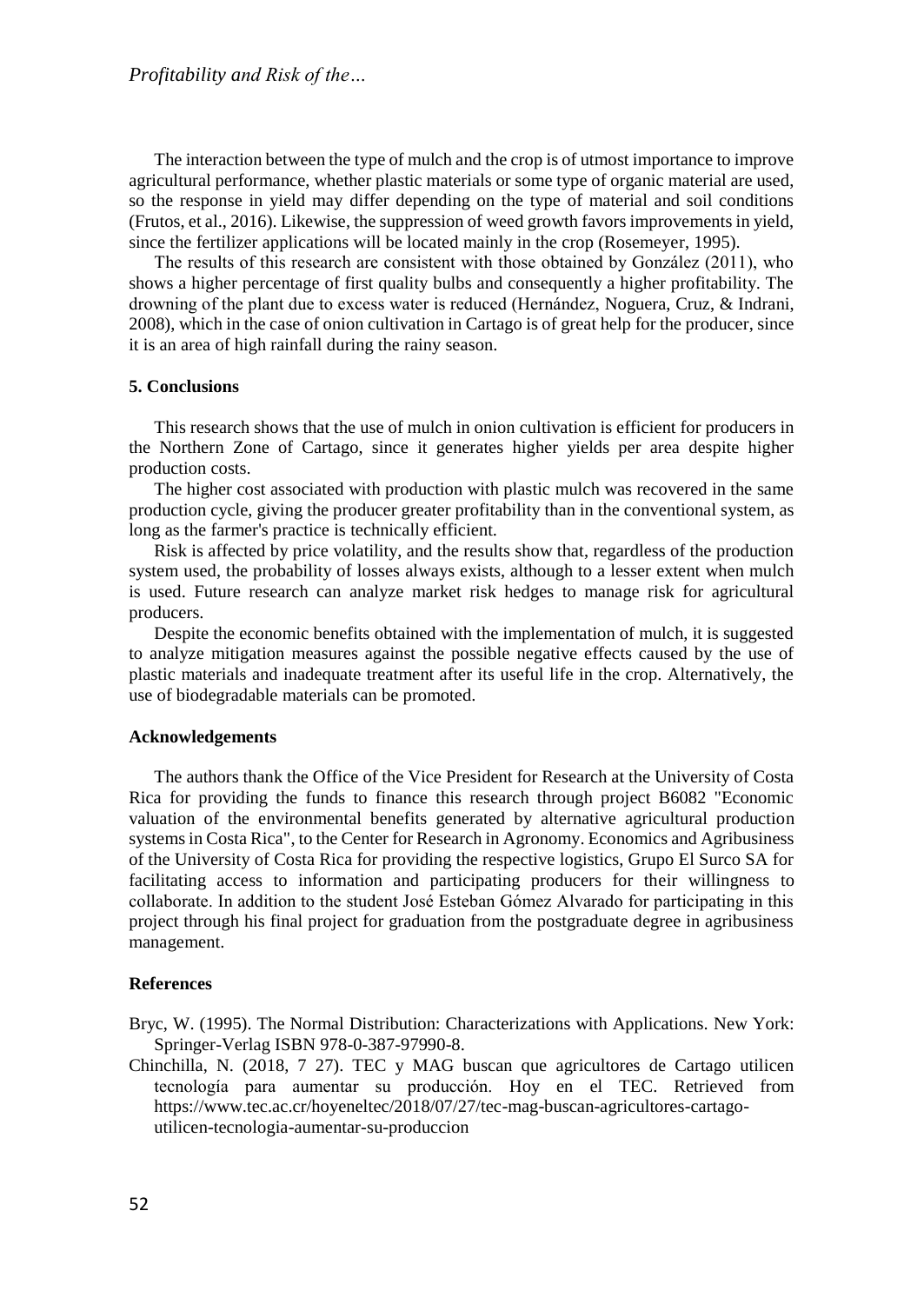- CIMS (Centro de Inteligencia sobre Mercados Sostenibles). (2010). Estudio de competitividad del cultivo de la cebolla en Costa Rica: SP No.02-2009. San José, Costa Rica: MAG. Retrieved from https://drcomag.yolasite.com/resources/COMPETITIVIDADCEBOLLA%2826-04- 2010%29FINAL.pdf
- CNP (Consejo Nacional de Producción). (2015). Sistema de Información de Mercados: Análisis de mercado de cebolla - Boletín 1. Retrieved from https://www.cnp.go.cr/sim/index.aspx
- El Mundo CR. (2020, 1 5). Productores de Cartago apuestan por agricultura de precisión y agregación de valor. El Mundo CR. Retrieved from https://www.elmundo.cr/costarica/productores-de-cartago-apuestan-por-agricultura-de-precision-y-agregacion-devalor/
- Evans, M., Hastings, N., Peacock, B., & Forbes , C. (2011). Statistical Distributions (4 ed.). New York: Wiley.
- FAO (Organización de las Naciones Unidas para la Alimentación y la Agricultura). (2016). Manual de estadísticas sobre costos de producción agrícola: Lineamientos para la recolección, compilación y difusión de datos. FAO. Retrieved from http://www.fao.org/3/ca6411es/ca6411es.pdf
- Folks, J., & Chhikara, R. (1978). The Inverse Gaussian Distribution and its Statistical Application - A Review. Journal of the Royal Statistical Society: Series B (Methodological), 40(3), 263–275. doi:doi:10.1111/j.2517-6161.1978.tb01039.x
- Frutos, V., Pérez, M., & Risco, D. (2016). Efecto de diferentes mulches orgánicos sobre el cultivo de brócoli (Brassica oleracea L. var. Italica) en Ecuador. IDESIA, 34(6), 61-66. doi:10.4067/S0718-34292016005000038
- González, D. (2011). Evaluando el acolchado plástico en el cultivo de cebolla (Allium cepa L.) y servicios comunitarios en el caserío Laguna de Retana, Municipio de El Progreso, Jutiapa, Guatemala, C.A. Jutiapa: Universidad de San Carlos de Guatermala. Retrieved from http://www.repositorio.usac.edu.gt/6801/
- Hernández, G., Noguera, L., Cruz, O., & Indrani, Y. (2008). Influencia del mulch en los índices de crecimiento del frijol variedad Bat-304. Ciencias Técnicas Agropecuarias, 17(4), 46-49. Retrieved from http://www.redalyc.org/articulo.oa?id=93215942009
- Holgate, P. (1989). The lognormal characteristic function. Communications in Statistics Theory and Methods, 4539–4548. doi:doi:10.1080/03610928908830173
- Jiménez, J. M., & Rodríguez, J. C. (2021). Fertirrigación. MAG. San José, Costa Rica: MAG. Retrieved from http://www.infoagro.go.cr/InfoRegiones/Publicaciones/fertirrigacion.pdf
- Lardizabal, R. (2007). Manual de producción: El cultivo de la cebolla. Cortes, Honduras: Cuenta del Desafío del Milenio. Retrieved from http://bvirtual.infoagro.hn/xmlui/bitstream/handle/123456789/71/EDA\_Manual\_Producc ion Cebolla 06 07.pdf?sequence=1
- MAG (Ministerio de Agricultura y Ganadería). (2007). Características de la agro cadena regional de cebolla. San José, Costa Rica: MAG. Retrieved from http://www.mag.go.cr/bibliotecavirtual/E70-9413.pdf
- MAG (Ministerio de Agricultura y Ganadería). (2012). Plan Sectorial Regional de Desarrollo Agropecuario Central Oriental 2011-2014. San José, Costa Rica: MAG. Retrieved from http://www.infoagro.go.cr/InfoRegiones/Documents/PSRDA\_2011- 2014\_CentralOriental.pdf
- Mata, H., Patishtán, J., Vázquez, E., & Ramírez, M. (2011). Fertirrigación del cultivo de cebolla con riego por goteo en el sur de Tamaulipas. Tamaulipas, México: Instituto Nacional de Investigaciones Forestales, Agrícolas y Pecuarias. Retrieved from